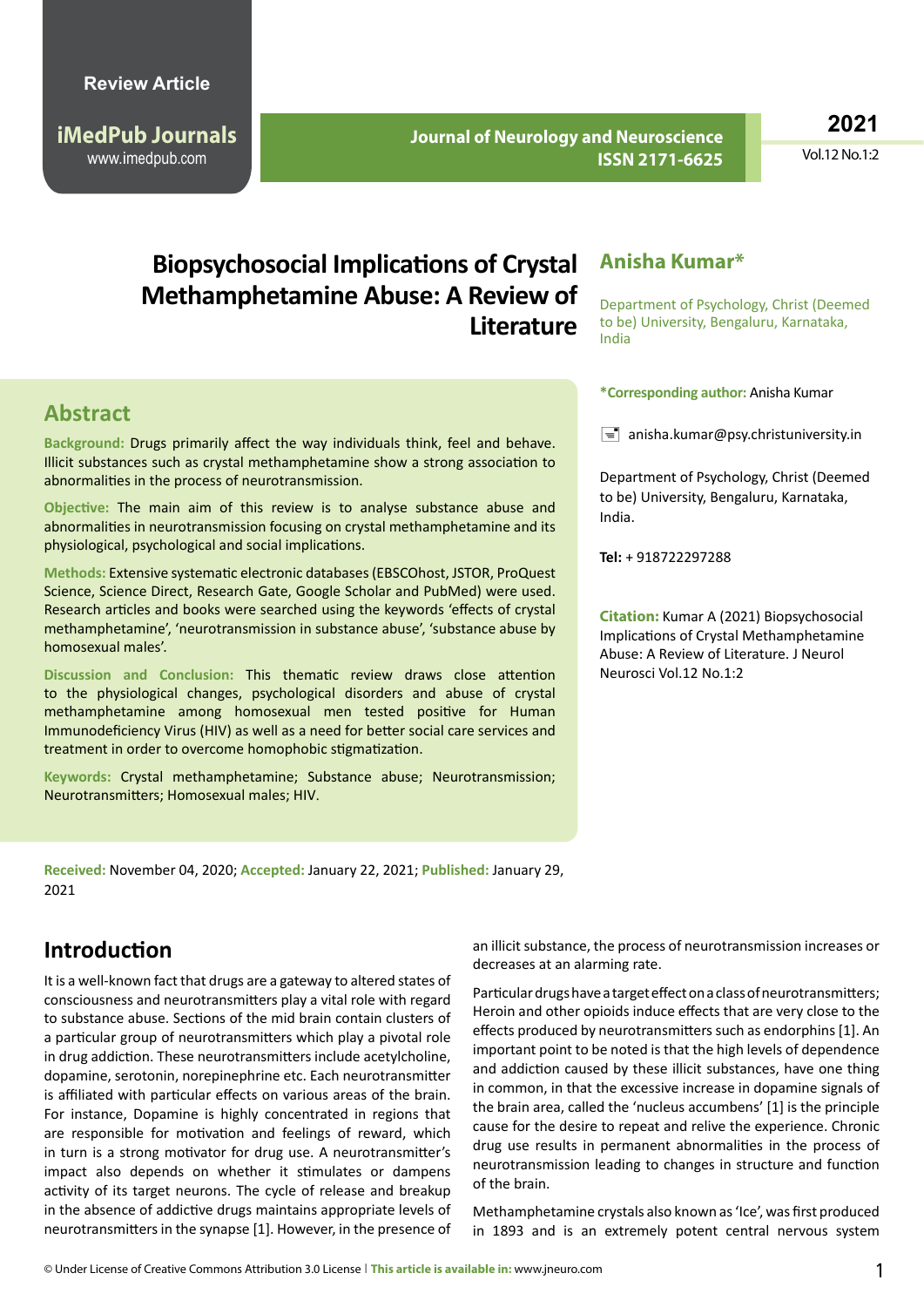stimulant [2]. The drug is consumed in four forms: injected, smoked, eaten (tablets) or snorted. It has been shown that pharmacologically, there is a strong association between crystal methamphetamine and psychosis due to the drug's capability to increase synaptic dopamine levels [3].

Further, large cross-sectional studies on the drug have shown chronic users to have a significantly high risk of schizophrenia [3]. Consumption of methamphetamine and its after effects causes severe paranoia and depression. It is also used for staying awake and supressing appetite [2]. The National Institute on Drug Abuse (NIDA) conducted brain imaging studies on chronic methamphetamine users. Results of these studies depicted that abusing the drug can cause significant problems to the individual's verbal learning and motor skills, memory as well as various cognitive difficulties [4].

## **Methodology**

Crystal methamphetamine is often referred to as the "quintessential gay drug". Literature on crystal methamphetamine has shown a high prevalence of the drug among the LGBTQIA+ community. To understand the reality surrounding the drug, a thematic review approach was employed in order to analyse the implications of crystal methamphetamine, its effects and prevalence. For this purpose, online databases such as EBSCOhost, JSTOR, ProQuest and PubMed were used to gather the articles for the review. Research articles and books were searched on journals using the keywords 'effects of crystal methamphetamine', 'neurotransmission in substance abuse', 'substance abuse by homosexual males'. The review further explores two themes, namely Homosexual males and Health care promotion in relation to crystal methamphetamine abuse.

# **Review of Literature**

#### **Homosexual males**

Lyons et al. conducted a research study to investigate the factors associated with methamphetamine among older Australian homosexual males [5]. A sample of 1135 HIVpositive and HIV- negative men aged 40 years and older were considered. Results of the study showed 13% of the sample reported using methamphetamine in the past 12 months. Use of methamphetamine was more prevalent among HIV- positive men (24%) when compared to HIV- negative men (11%). In line with this, an ethnographic study conducted by Ryan. A. Brown on American Indian white youth investigated the factors of social role expectations and masculinity [6]. In the interviews, participants reported feelings of social isolation during the initiation of methamphetamine use, incidents of overdose as well as changes in emotionality and mood.

An important finding of the study is the drug's ability to increase risk-taking behaviours and as well as to lower inhibitions. It has been found that homosexual men who consume the drug engage in high risk unprotected sex. Schilder et al. conducted a study to compare the two widely known 'club drugs' namely crystal methamphetamine and ecstasy [7]. The sample comprised 12 HIV seroconverts and 12 age-matched controls of young homosexual and bisexual men. The results of the study showed that crystal methamphetamine was used to stay awake and increase energy. Another important finding was that crystal methamphetamine use is related to a significant pattern of sexual arousal which further led to frequent unprotected sex by the HIV- positive men. In addition to this, men abusing crystal methamphetamine are at a much greater risk of personal harm. Bolding et al. conducted a study to investigate the use of crystal methamphetamine and its association of high risk behaviour among homosexual men in London [8]. Cross-sectional surveys were administered to 388 HIV- positive homosexual men attending an HIV treatment clinic. The findings of the study reported one in 10 men consumed crystal methamphetamine in the previous 12 months and that homosexual men abusing crystal methamphetamine and similar illicit drugs reported high-risk sexual behaviours as compared to other men.

Crystal methamphetamine produces several psychological changes as well. Martin et al. conducted a study investigating the characteristics of the drug among two marginalized populations of youth (less than 30 years of age) [9]. The sample of 200 members comprised individuals of the LGBTQIA+ community as well as street involved youth. Self-report questionnaires were administered. Results of the study showed that 43% of the sample consumed the drug to stay awake and began to abuse it in the mid teenage years. On the other hand, street involved youth who used crystal methamphetamine were more likely to abuse other drugs such as marijuana, heroin, ecstasy and ketamine. Both groups reported experiences of auditory hallucinations. Psychological disorders such as depression, anxiety and schizophrenia were also reported to be prevalent by usage of this drug.

Apart from the physiological and psychological impact of crystal methamphetamine, the social aspect is also to be considered. Green and Moore conducted a study to investigate methamphetamine smoking habits among young Australian adults [10]. The sample comprised 60 individuals and semistructured interviews were conducted. Results of the study show that stigmatization of methamphetamine in turn advocated for its use in private settings such as in 'after parties'. The cultural representation of crystal methamphetamine as an addictive drug deters individuals from seeking medical help and therefore brings a negative impact on one's life. Literature has also emphasized on the issues of stigmatization and homophobia that has existed in society since time immemorial.

#### **Health care promotion**

A qualitative study to investigate health care among individuals who consume crystal methamphetamine and to distinguish the truths of the drug from the myths was conducted by Russell Westhaver [11]. The sample included detailed interviews with 20 health service providers. Purposive and snowball sampling techniques were employed. Results of the study depicted that great importance lies in awareness about health care through social contexts and communication such as public health drives. Feeding the stereotypes of homosexual men being "sex- addicts"